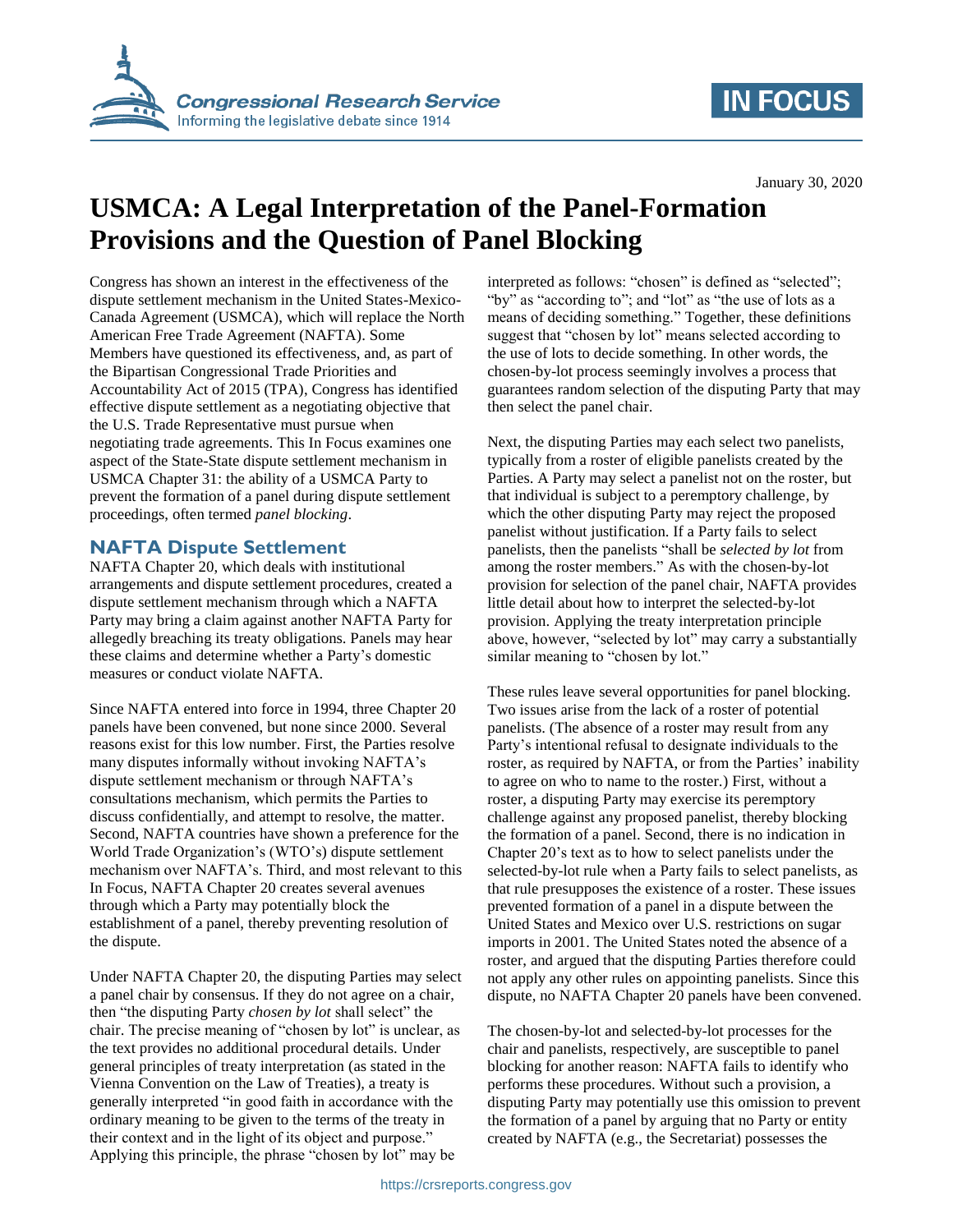authority to conduct the chosen-by-lot or selected-by-lot processes.

#### **USMCA Dispute Settlement**

USMCA's primary State-to-State dispute settlement provisions are in Chapter 31. The Chapter 31 rules for selecting panelists draw heavily on NAFTA with some modifications. Relevant here are the rules that may allow or prevent panel blocking.

First, USMCA states that a Party's failure to designate individuals to the roster of proposed panelists will not prevent the establishment of a panel. However, it is unclear how this provision will prevent such an outcome, as the Agreement states only that a USMCA Free Trade Commission (FTC) must draft Rules of Procedure to address how to compose a panel in such circumstances. The FTC would consist of government representatives, at the level of ministers, from each USMCA Party, and may assist with implementation issues, propose amendments, and carry out other functions as the Parties permit. At present, the FTC's Rules of Procedure do not exist, thus making it premature to assess USMCA's success at resolving the issue of panel blocking when a Party fails to designate individuals to the roster.

Second, USMCA replicates much of NAFTA's text regarding selection of the panel chair and panelists when the disputing Parties disagree on proposed panelists or fail to participate in the process. With regard to selection of the chair, the Agreement states that, if the disputing Parties fail to agree on a chair, "the disputing Party chosen by lot shall select" the chair. USMCA also adds a second rule: "the complaining Party shall select an individual from the roster" if a responding Party fails to participate in the chosen-by-lot process. As to the selection of panelists, USMCA states that if a disputing Party fails to select panelists, its panelists "shall be selected by lot from among the roster members." Furthermore, the Agreement adds that if the Party that fails to select panelists is the responding Party, then the complaining Party may select all of the panelists.

Like NAFTA, USMCA does not specify who shall conduct the chosen-by-lot and selected-by-lot processes, which may leave open this avenue for panel blocking. One may argue that USMCA's delegation to the FTC to draft Rules of Procedure to address issues involving the absence of a roster may also delegate authority to the FTC to address who conducts the chosen-by-lot and selected-by-lot processes, as USMCA links these processes to the roster. However, because USMCA expressly delegates only the issue of how to compose panels in the absence of a roster to the FTC, a Party might argue that the FTC lacks authority to determine who performs these processes when a roster exists, and thereby block formation of a panel.

In addition, the Statement of Administrative Action (SAA) accompanying the implementing legislation for USMCA (H.R. 5430) appears to acknowledge the potential for panel blocking, although it does not clarify which parts of the text may lead to such an issue:

The United States shall enforce its rights under the USMCA through consultations and the dispute settlement mechanism provided for in Chapter 31 when possible. However, a decision by Canada or Mexico to prevent or unreasonably delay formation of a dispute settlement panel would not prevent the Executive Branch from enforcing U.S. rights.

In sum, USMCA appears to address panel blocking as to a Party's failure to designate individuals to the roster, although whether the Agreement successfully prevents panel blocking in this context depends on the adoption of effective Rules of Procedure. Although the Agreement specifies some issues the Rules must address (e.g., a Party's right to a hearing and to file submissions), it does not discuss criteria or suggest processes that may help to ensure the effectiveness of provisions about constituting panels in the absence of a roster.

Moreover, USMCA appears to leave open the prospect of panel blocking with regard to the chosen-by-lot and selected-by-lot processes applicable to picking the chair and panelists.

### **Considerations for Congress**

If another USMCA Party blocks formation of a panel, as suggested in the SAA, the United States may seek other avenues for addressing the matter. For example, if a USMCA matter also implicates WTO obligations, then the United States may seek to use the WTO's dispute settlement mechanism, by requesting either arbitration or a panel. A potential issue with requesting a WTO panel is the inability to finalize a determination, given the functional breakdown of the WTO's Appellate Body. Alternatively, the United States might be able to use domestic laws to address the issue, such as Section 302 of the NAFTA Implementation Act. This section, retained in the USMCA Implementation Act (Section 502 of P.L. 116-113), permits the United States to impose safeguards on imports from Canada or Mexico.

Given these other dispute-resolution tools, as well as the potential for panel blocking under USMCA, Congress may consider several matters. First, it may consider whether USMCA's Chapter 31 panel system satisfies the TPA negotiating objectives. Second, it may consider whether to incorporate Chapter 31's text on panel selection into future free trade agreements. Third, it may consider whether to address rules for panel selection in the negotiating objectives of any future TPA legislation. Finally, it may consider whether U.S. laws provide for effective responses to trade-related issues and an appropriate role for Congress under its U.S Constitution, Article I power "[t]o regulate Commerce with foreign Nations."

**Nina M. Hart**, Legislative Attorney